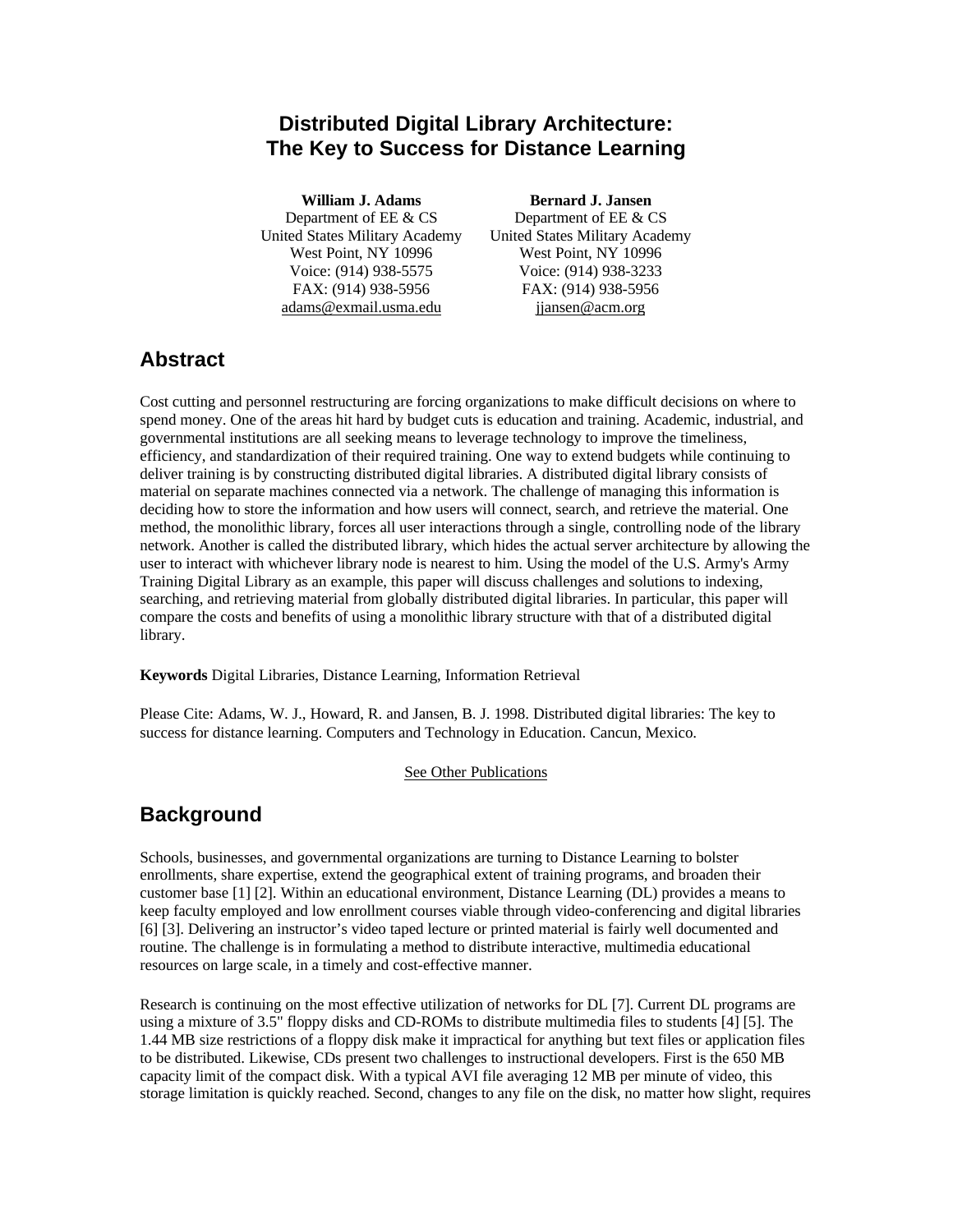a new master and all of its accompanying charges, effectively erasing most of the savings realized through the use of CDs in the first place.

To provide learning materials quickly and efficiently to students, many schools have turned to digital libraries. Digital libraries are storage, access, and retrieval repositories of multimedia information usually accessed via some type of network connection. These server-based edifices allow any student with network access, either through a local area network or dial-up access, to access or browse learning material of any type. Because of the immediacy of server access by instructors and developers, the material is the most current it can be, without the lag time of disk mastering or disk distribution. As much, digital libraries become a natural extension of any distance learning plan.

## **Problem**

There are some issues with digital libraries, however. Digital libraries must be accessible if they are to be successful. Therefore, where the information is stored and how these storage sites are interconnected is of concern. Of equal importance is that material in the digital library must be arranged and organized so that users do not spend an inordinate amount of time searching for the material they need. To be successful, digital libraries must provide accurate information, of sufficient quantity, and in a reasonable amount of time.

# **Solution**

The best manner to accomplish these tasks is still a subject for research in the networking, information retrieval, and digital library fields. However, some trends are emerging. There are two ways to ensure accessibility. The first method is to consolidate all the material at a single site. This method is suitable for small schools or single colleges, institutions with a narrow range of topics or a small staff of developers. Larger, more diverse organizations need a more distributed solution. The organization and retrieval of networked information is also an on-going research area. The exponential growth of the World-Wide Web (W3) can provide much information about the characteristics one can expect from a digital library's typical users. Although this is valuable information, the W3 may not be the best model for organizing information in a digital library. The closed nature of digital libraries provides organizations with indexing and storage opportunities not available to the W3. Another way to view this is to think of DL as the W3 with some forced structure and chosen proponents for a given subject area.

While the investment in technology has been extensive, one of the remaining challenges is deciding on the best design to facilitate access and retrieval of information from the schools' digital libraries. The remainder of this paper focuses on the discussion and the decision-making rationale so far for a major distance learning project for the US Army. The goal is to share our experiences, successes, and lessons learned in order to aid other institutions in the development of their DL programs and digital libraries.

# **Background**

The United States Army has made a significant investment into distance learning capabilities. The goal is for soldiers to be able to access training material from any location. In 1995, the U.S. Army's Training and Doctrine Command (TRADOC) embarked upon a plan that is intended on "leveraging technology to improve training" at the 21 Army schools. TRADOC is similar to a University and the 21 TRADOC schools are similar to a Department within the University. The 21 TRADOC schools are in various locations across the United States. TRADOC is responsible for developing the training doctrine, the training material, training standards for both military tasks and doctrine. Previously, TRADOC distributed this material via hard copy. The organization then moved to disk distribution; however, this soon proved unworkable on a global, Army-wide scale. TRADOC began exploring other options for distribution.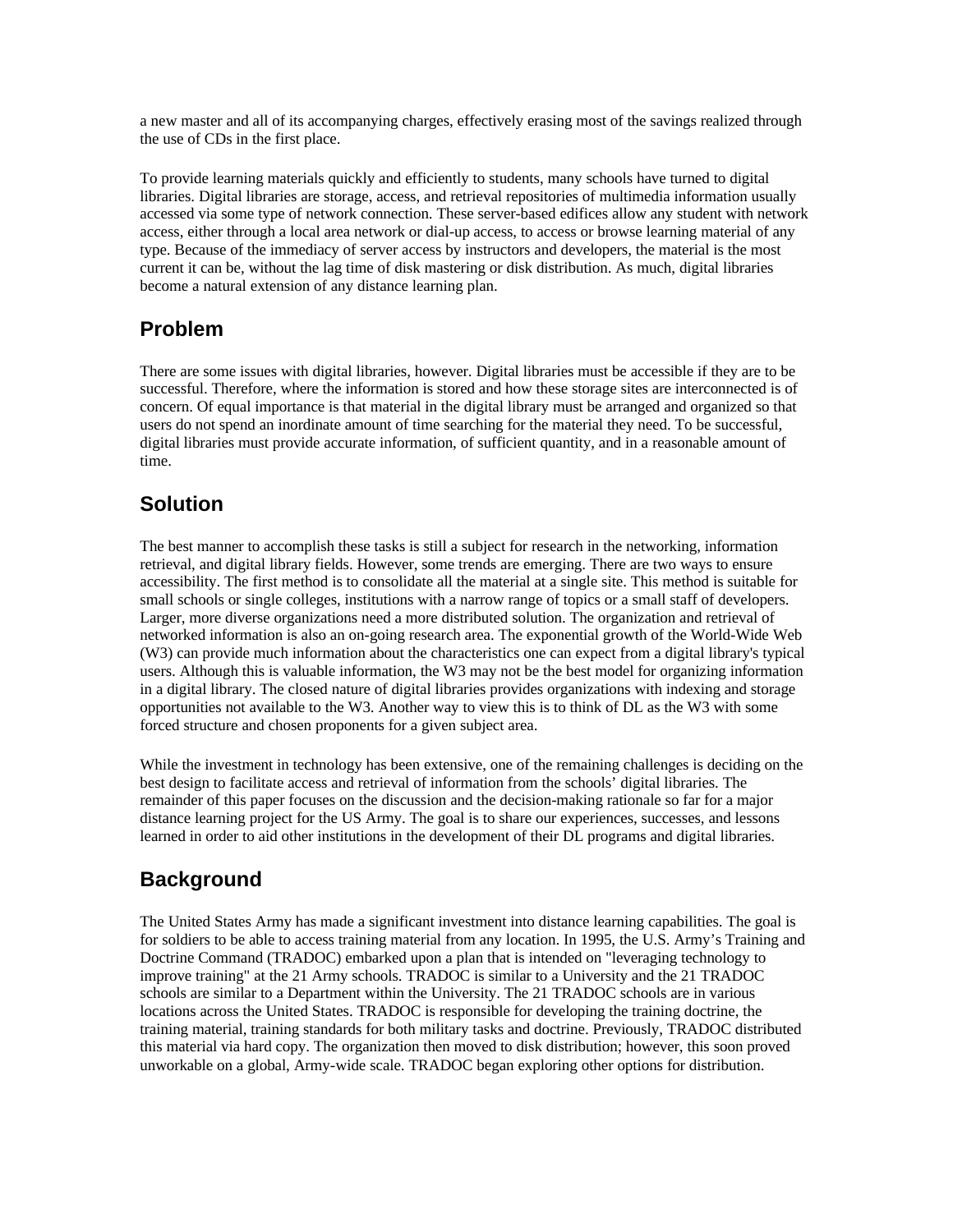The long-term intent of the Army Distance Learning Plan (ADPL) is to provide high-quality, standardized training material to soldiers around the world. By providing access to this material, soldiers can receive training or review material in any combination of locations. First, attendees of resident courses will access training material in the classroom through local area networks. Second, upon returning to their workplace the soldiers can review the material from their local education centers, armories, Reserve Centers, or their offices by way of the Internet. In the near future, soldiers will use the Internet from their home, using their personal computer.

There are many ways to quantify the efficiency and cost-effectiveness of this vision. The most immediate means are strictly monetary. The cost of connecting users is undeniably less than the amount currently spent on: mailing and updating course books for correspondence and nonresident courses; travel and per diem costs for resident training; and the lost productivity of students that have to travel. The greater, but harder to quantify, benefit is the guarantee of standardized, on-demand training anywhere in the world. This benefit is especially important for the military, with a large, mobile, and geographically diverse population.

The key component to this architecture is the backbone connectivity that will be used to transfer the training material between school and student. Backbone connectivity is provided via the Internet. The Internet does not provide instant access to the DL; but it does provide a global path. Each DL on the network would contain a cached copy of material from other DLs. If the cached copy were too old or too big to store, then the local DL would request an update from the source DL.

Within the ADLP, the training material that is transported over the network is a combination of multimedia files. Video, audio, and text are the three largest components of learning resources. Once these materials are retrieved from their source, they are temporarily stored at the network access point's Digital Training Access Center (DTAC.) From the DTAC, users can view and replay the material at their convenience, for their use or for a class.

The planned training environment redefines the concept of the training site. The training site could be a school classroom, a learning lab at a military post anywhere in the world, or a National Guard Armory. Regardless of its location, the site is equipped with a set of hardware that enables a specified set of functions. These functions include: Internet access, World Wide Web browsing, multimedia capability, and local area network connectivity.

The distance learning retrieval process works as follows:

- 1. A soldier arrives for training. He accesses the local DTAC and requests training material.
- 2. The local DTAC searches its index of material that is currently stored there. If it finds what the user needs, the DTAC notifies the user that requested material is available and returns a list of Uniform Resource Locators (URLs) of the appropriate files. The process now jumps to step 5.
- 3. If the requested material is not on the local DTAC, the request is forwarded to the ATDL to find the course material he needs. This material supports correspondence courses, individual professional development, on-the-job training, or review of material learned at a previous resident course.
- 4. The ATDL searches its database to find course material related to the soldier's request. It returns a list of material in the form of URLs of the appropriate files.
- 5. The DTAC displays the list of material with estimated download times, calculated from the current network load. The user can select any or all of the material, which is then downloaded to the local DTAC.
- 6. Once this download is complete, the DTAC notifies the user and prepares for delivery.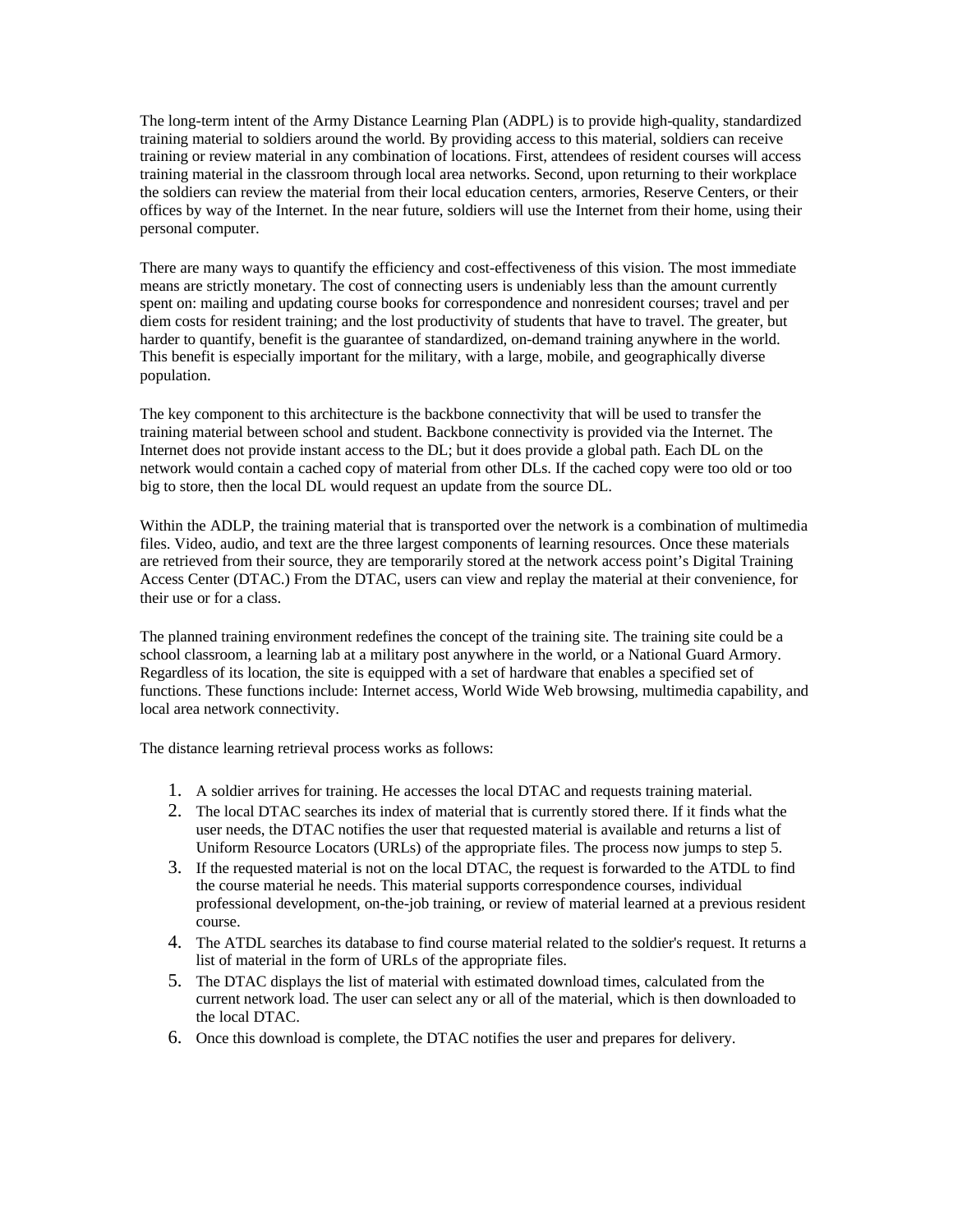Delivery is dependent on both media and the user. Text, either in the form of HTML or Adobe Acrobat files, is downloaded to the user via a web browser. Audio and video files represent more challenges however, although streaming products have simplified their delivery.

# **Discussion of Access**

We explored two options concerning storage and assess to information: a monolithic and a distributed solution. It is the management of the DTAC and its material that is at the heart of the challenge of a distributed digital library. The challenge is how to manage the storage, access, and retrieval of material from the DTACs.

### *The Monolithic Solution*

Consolidating all an institution's academic material on a single server has several seductive benefits. Consolidated digital libraries can be easier to index, and users only have a single location to access. Unfortunately, after analyzing this option, the problems quickly outweighed the benefits. First, the challenge of providing users with a satisfactory response time is very involved. This is comprised of getting enough bandwidth to the site, spreading the traffic load among several servers, and providing security against the eventual hardware failure or network interruption.

Other, more subtle problems are also present. The first is the fact that a centralized library often has the unintentional effect of absolving the authors of ownership of their material. Each school is the proponent for a specific area of doctrine and training. For example, the Signal School at Ft. Gordon, Georgia is responsible for writing and maintaining all the Army's communications doctrine. This problem exhibits itself in difficulties in getting material updated, defeating the primary purpose of making material available electronically in the first place. Second, access and download times are proportional to the user's distance from the library. This could have the effect of undermining user confidence in the library's services. This is especially important concerning the TRADOC mission of providing training materials and courses to soldiers world-wide.

The schools (which own the DTAC machines) plan to use the DTAC as a place to store developmental materials. This would complicate indexing and retrieval because of the additional layer of marking to prevent users from accessing material that is not ready for distribution. It would also complicate the updating and transferring of information from the schools generating the training material.

## *The Distributed Solution*

The distributed solution has some apparent problems. Namely, the information is not centrally located; therefore, it can be more difficult to manage. This is true in terms of hardware, networking, and information retrieval.

The distributed model has several advantages, however. For example, the distributed model provides a location and space for schools to develop and distribute material. Approved material is placed in a specific directory structure where a master index would know to look for it. A distributed model also has the advantage of eliminating a single point of failure. A mirror plan can be implemented where is one server is down, another server with a copy of the information can still provide access to users. With information stored locally, the authors retain ownership of the documents and multimedia stored on their server. The distributed model also can reduce access time for certain users, especially if highly utilized information is mirrored to different geographical locations. The distributed model would provide space for development and distribution needs. Approved material would be placed in a specific directory structure where the master index would search, catalog, and retrieve it.

# **Conclusion**